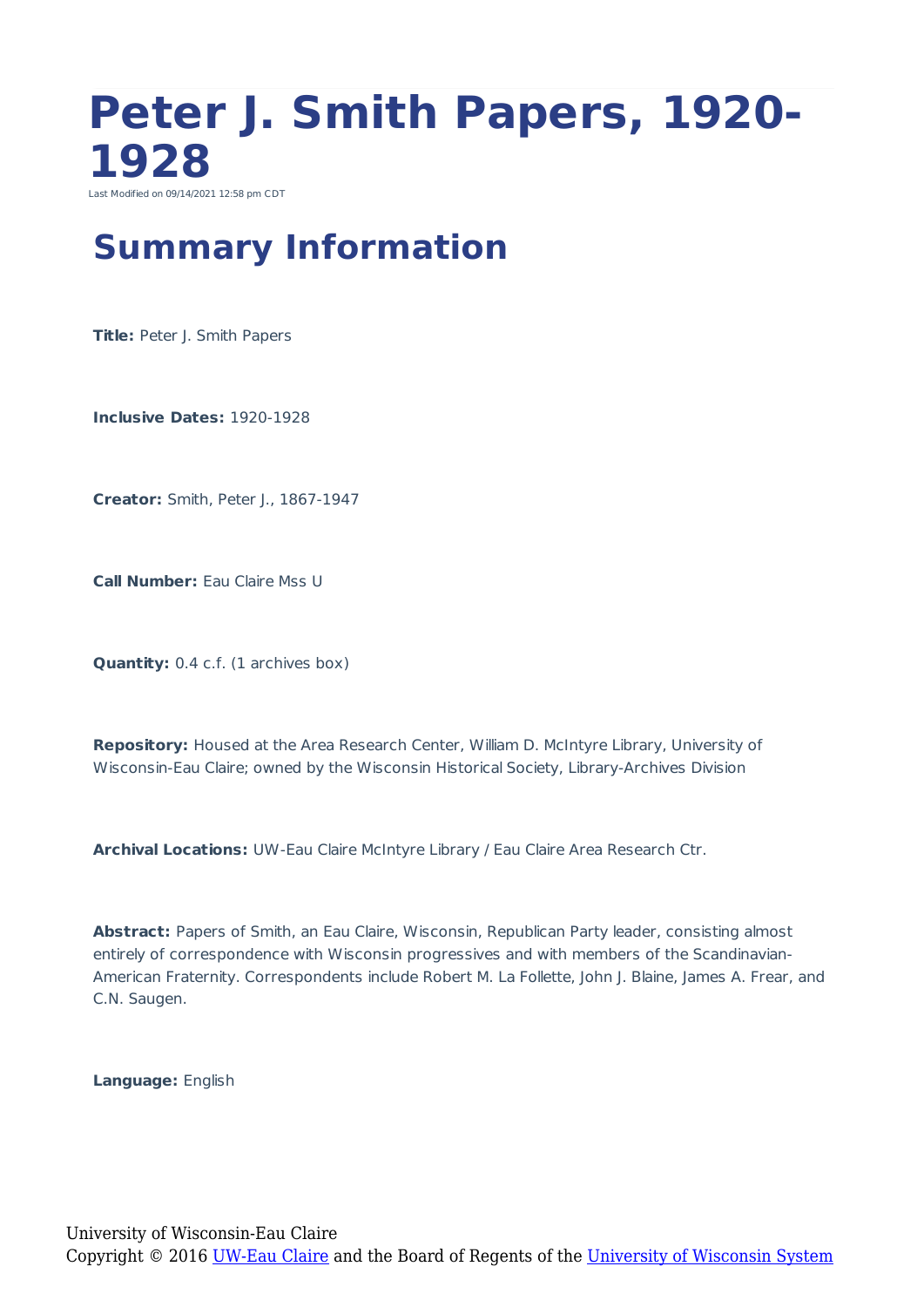## **Search Terms/Subject Terms**

- o Blaine, John J. (John James), 1873-1934
- o Frear, James A. (James Archibald), 1861-1939
- o La Follette, Robert M. (Robert Marion), 1855-1925
- o Saugen, Christian N., 1852-1930
- o Republican Party—Wisconsin
- o Scandinavian-American Fraternity
- o Political Parties—Wisconsin
- o Wisconsin—Politics and government o Progressivism (Wisconsin Politics)

## **Biography/History**

Peter J. Smith was born in Denmark on August 22, 1867. His father died when Peter was only eleven and the remainder of his youth was a harsh combination of work for neighboring farmers and school. He immigrated to the United States in 1888 and immediately came to Wisconsin where a relative lived. From April 1890 to November 1902, he worked as a contractor with Northwestern Lumber Company, Eau Claire, Wisconsin.

One of the earliest members of the Scandinavian-American Fraternity, Eau Claire, Wisconsin, Smith was elected Grand Secretary in 1898. He resigned in 1903 to become a bookkeeper in the Secretary of State's office in Madison, Wisconsin. In 1904, however, he resigned this position and returned to the office of Grand Secretary. He served the Fraternity for many years, as Grand President, 1908- 1918, again as Grand Secretary, 1918-1936, and as a member of the Board of Directors, 1936-1939.

Smith was also active in various aspects of government. Besides working for the State of Wisconsin in the Secretary State's office, he worked for the federal government as an assistant postmaster of Eau Claire, 1907-1916. He was an Eau Claire alderman, 1898 and 1900-1902; a member of the county board, 1918-1920; and a regent of the state normal schools, 1923-1928. In 1928, he was elected to represent the twenty-eighth district in the Wisconsin State Senate and served until 1933. After returning to Eau Claire, he was a member of the police and fire commission for several years.

An active member of the Republican Party, Smith was a progressive and a strong backer of Robert La Follette. He was chairman of the Republican county committee for four years, a member of the state central committee for a similar period, and a delegate to the Republican national convention at Cleveland in 1924.

Married in Denmark in 1888 to Ann Marie Lassen, Smith headed a family of five children: James Peter, who died in a railroad accident at age thirteen, Thomas, Martin, Adolph M., and Cassie Mary (Mrs. Orville Thompson). Mr. Smith died in Eau Claire, April 2, 1947, at age 79.

#### **Scope and Content Note**

University of Wisconsin-Eau Claire

Copyright © 2016 [UW-Eau Claire](http://www.uwec.edu) and the Board of Regents of the [University of Wisconsin System](http://www.uwsa.edu/)